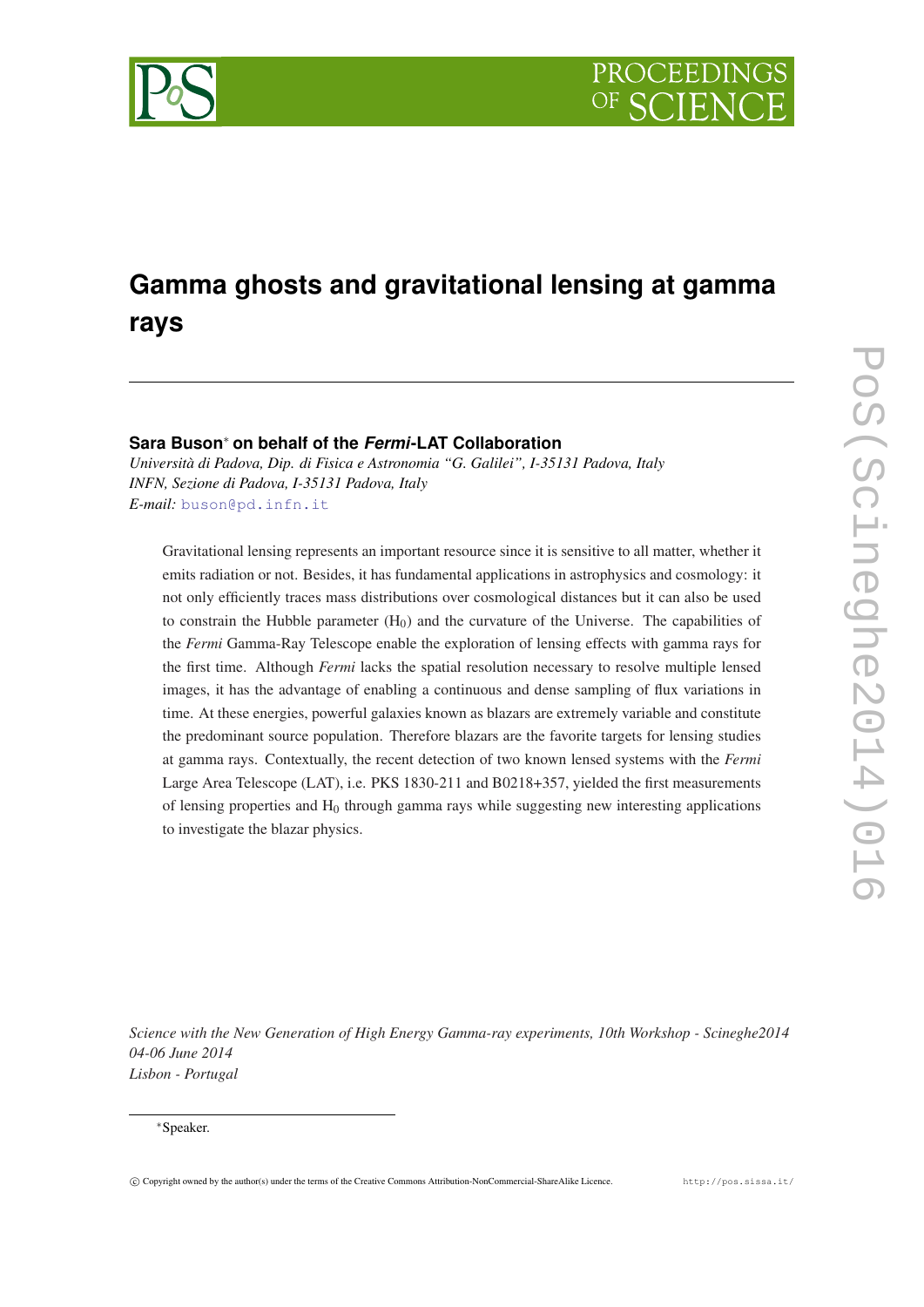## 1. Introduction

When a massive object (lens) lies close to the line of sight to a distant source, the paths of the source photons are bent by the lens gravitational field. This can result in distorted, magnified or multiple images of the same source. In the case when multiple images appear, the light from the source takes different paths to reach the observer. Since the travelled distances are different, this results in a time delay between the images. For time variable sources and in the case of not resolved multiple images, different photon arrival times result in a modification of the intrinsic time pattern that can be exactly repeated after a certain shift in time or, in most cases, distorted. This achromatic phenomenon is usually referred to gravitational lensing.

Gravitational lensing was already implicitly included in the theory of universal gravitation. Newton's original question "Do not Bodies act upon Light at a distance, and by their action bend its Rays, and is not this action strongest at the least distance?" draws back to 1704, but at that time it remained surrounded by a veil of uncertainty given that the finite speed of light was still not established. More than two centuries later, the first (strong/macro) gravitationally lensed object was discovered: TXS 0957+561, a quasar at a redshift of 1.41 whose image is split into two by the gravity of a foreground galaxy at a redshift of 0.39 (Walsh et al. 1979). Looking now at modern times, gravitational lensing appears to be a well established research field. Beside their intrinsic interest, gravitational lenses have exciting cosmological and cosmography applications (Blandford & Narayan 1986). For example, combining lens modelling with redshift and time delay measures it is possible to infer an estimation of the Hubble's constant (Refsdal 1964).

Even if widely capitalized at radio, optical and X-rays wavelengths, so far this technique has been only poorly investigated at gamma rays. The main reason for this has been the lack of a complete survey as well as the possibility to monitor the flux variations of sources at these frequencies. Nowadays, the unprecedented number of gamma-ray objects detected by the *Fermi* satellite (Atwood et al. 2009) opens, for the first time, a wide window to make significant progress in this field. In particular, the detection at gamma rays of two known lensed blazars (PKS 1830-211 and B0218+357; Ciprini 2010; Cheung et al. 2012) has proven that such systems can be observable also at high frequencies. The recent firm detection of gamma-ray flaring events related to gravitational lens effects in the blazar B0218+357 has led to the first measurement of the lensing time delay through gamma rays and, notably, has demonstrated that such independent measurements are possible. As a consequence, this paves the way for a new research stream looking for similar systems in other blazars, thus drawing the attention to surveys of active galactic nuclei (AGNs).

## 2. Gravitational lensing in the gamma-ray domain

*Fermi*-LAT is a pair-conversion telescope optimized for energies from 20 MeV to greater than 300 GeV (Atwood et al. 2009). Taking advantage of the LAT's large field of view (∼2.4 sr), the *Fermi* observatory operating in scanning mode provides coverage of the full sky every three hours and offers a good opportunity to follow sources at gamma-ray energies.

Before the launch of *Fermi*, Atwood (2007) suggested that gravitational lensed systems could be observed with the LAT. Nowadays, the detection of gravitational lens effects imprinted in the gamma-ray light curve of B0218+357 has revealed such studies as a new promising frontier for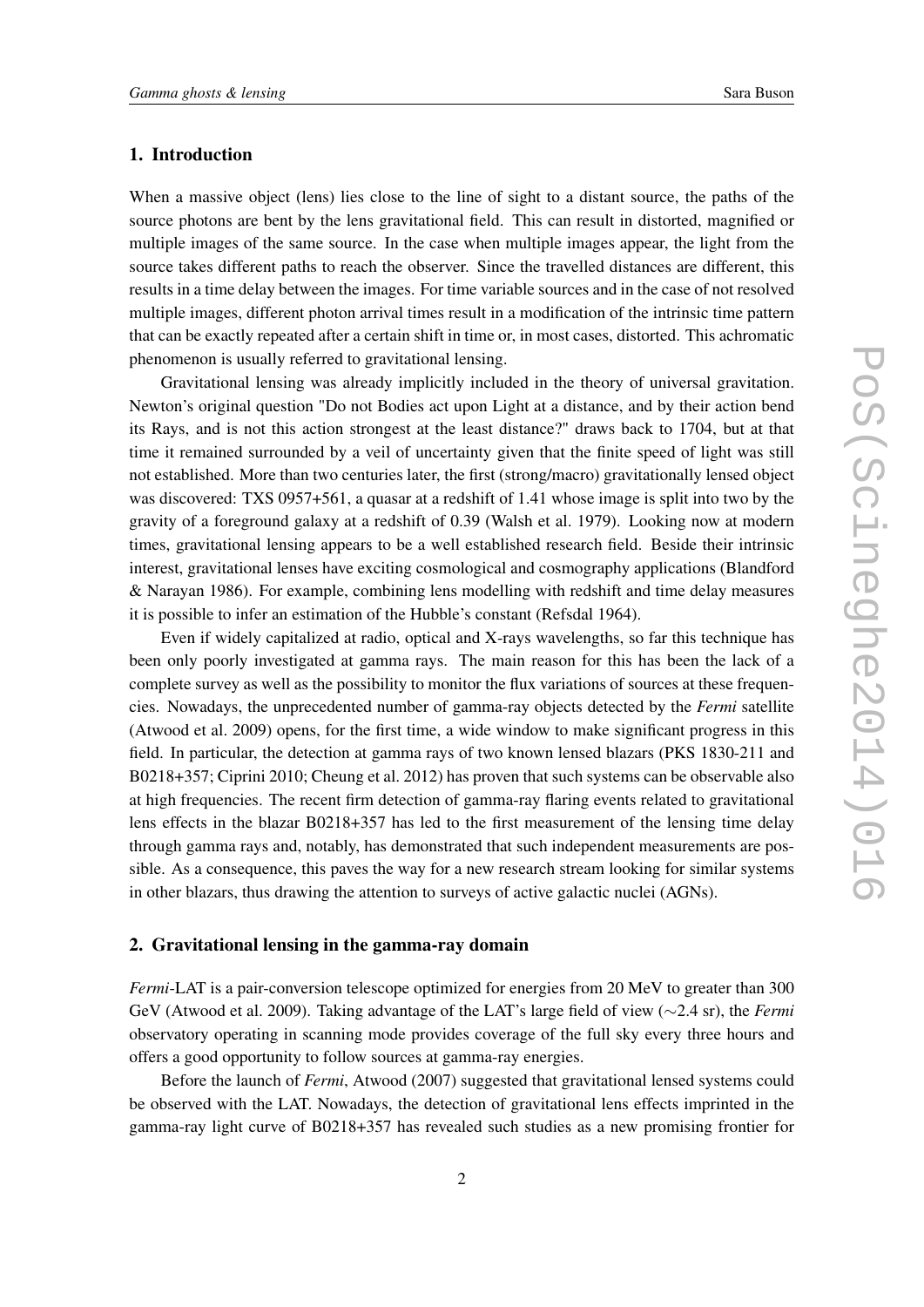pursuit at gamma rays. Even modern high-energy instruments like *Fermi* do not have the angular resolution to spatially resolve the multiple images produced by lensing effect. Nevertheless, the *Fermi*-LAT capability to continuously monitor with unprecedented statistics a large number of astrophysical objects enables for the first time the exploration of the high-energy time-domain. As a consequence, gamma-ray lensing effects can be recognised by identifying variability patterns repeated in the object's light curves. Nowadays the sample of known lensed systems detected at gamma rays includes only two objects, both blazars. In the following I will summarise the gammaray studies of these two objects and show that despite the limited sample, controversial results challenge our understanding of lensing effects and of blazar systems themselves.

#### 2.1 PKS 1830-211: the puzzling lens

The flat spectrum radio quasar PKS 1830-211 was discovered as a single source in the Parkes catalog, but later radio observations by the Very Large Array and Australian Telescope Compact Array (ATCA) clearly revealed two sources, one in the north-east and one in the south-west, separated by 0.98" and connected by an Einstein ring (Pramesh Rao & Subrahmanyan 1988; Jauncey et al. 1991). A time delay of  $\Delta t = 26 \frac{+4}{-5}$  days was measured from the light curves of the two lensed images by Lovell et al. (1998) with ATCA and consistent values were found later by Wiklind & Combes (2001).

Among the *Fermi* gamma-ray blazars, PKS 1830-211 ( $z = 2.507$ , Lovell et al. 1998) is the third most distant object detected in large flaring activity so far by the LAT behind TXS 0536+145 ( $z =$ 2.69, Sowards-Emmerd et al. 2005) and B3 1343+451 (*z* = 2.534, Linford et al. 2011). Enhanced activity from the gamma-ray point source positionally consistent with PKS 1830-211 was initially observed in 2010 October (Ciprini 2010). Subsequent exceptional and repeated flux increments recorded over years offered a good opportunity to investigate the gravitational lensing signatures.

Figure [1](#page-3-0) displays the gamma-ray ( $E > 200$  MeV) light curve of PKS 1830-211 in weekly bins, from 2008 August 4 to 2011 July 25 (MJD 54682.65 to 55767.65). The main flaring activity was caractherized by three flaring periods indicated in Figure [1](#page-3-0): near the end of 2009 the period indicated as "A" interval contains the first gamma-ray brightening seen by the LAT; the "B" and "C" intervals correspond to the subsequent two largest flux increments that took place at the end of 2010. Analysis of its initial gamma-ray flaring activity led to a claimed LAT delay measurement of ∆*t*<sup>γ</sup> = 27.1±0.6 days (Barnacka et al. 2011), in agreement with the radio derived delay (Lovell et al. 1998). Subsequent detailed analysis of a more extended *Fermi*-LAT dataset did not confirm lensing signatures in the light curve (Abdo et al. 2014). The discrete autocorrelation function (DACF) applied to the 3-year LAT dataset shown in Figure [2](#page-4-0) shows a clear 19-day peak, but this does not provide enough evidence of a detection of delayed events induced by lensing as it could be produced by the timescale of the two main flare events (the peaks in the "B" and "C" intervals).

The latter outcome constitutes a challenge in light of the previous well-established delay measurements for PKS 1830-211 and of the fact that gravitational lensing is supposed to be achromatic. While microlensing due to individual stars in the main lens galaxy is expected to be negligible in many cases, additional lensing effects due to nearby galaxies cannot be excluded. It is worth to note also that ALMA found a remarkable frequency-dependent behavior of the flux ratio of the two blazar images during the gamma-ray flares (Martí-Vidal et al. 2013). Moreover if the gamma-ray emission region is displaced from the radio-band emission region, the flux ratio could be differ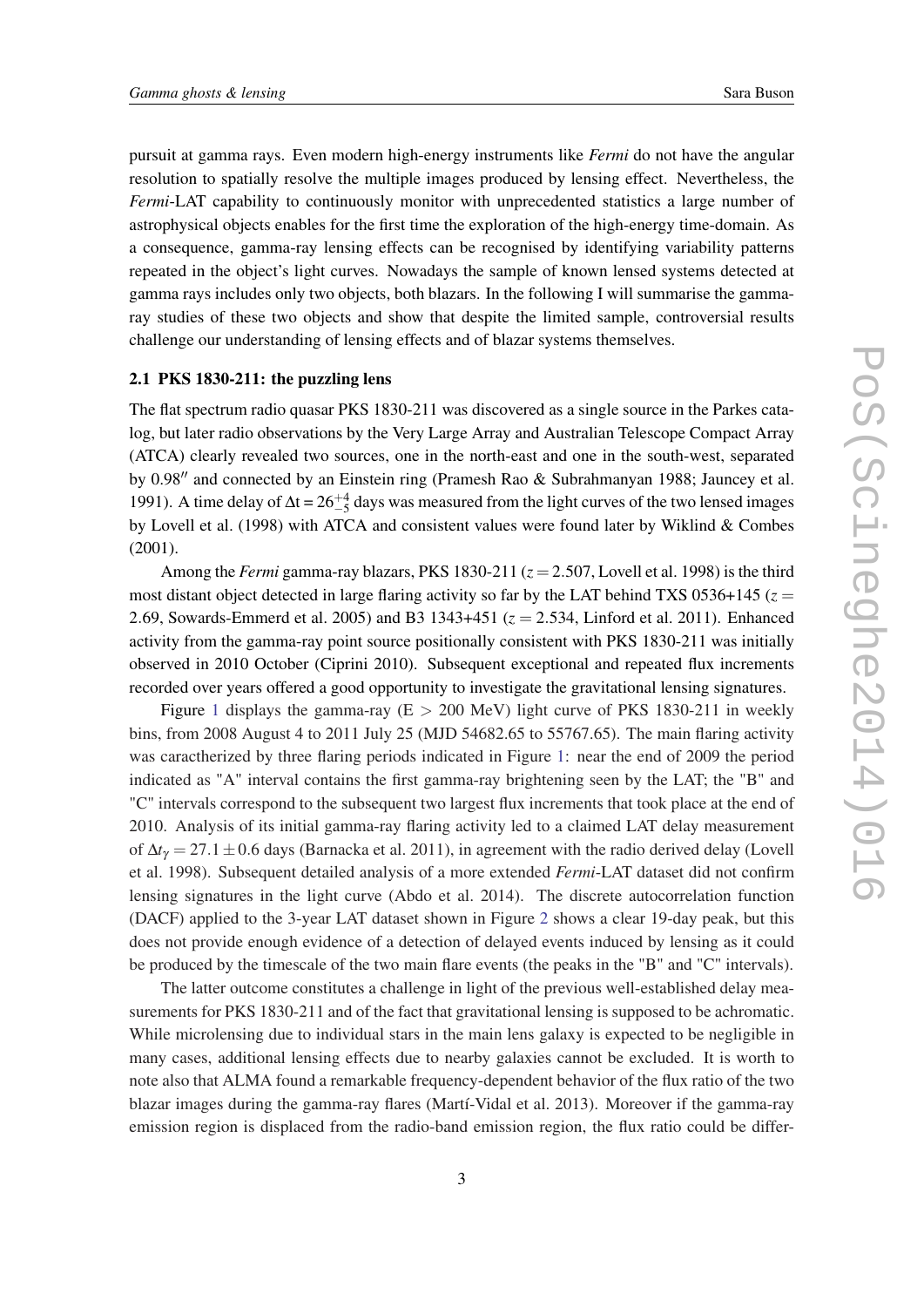<span id="page-3-0"></span>ent in the gamma-ray and radio bands. This would explain the lower limit of ∼6 derived for the gamma-ray flux ratio between the two lens images, which is significantly larger than the flux ratio observed in radio bands (Abdo et al. 2014).



Figure 1: *Main panel*: 3-year (1085 days) *Fermi*-LAT gamma-ray flux (E>200 MeV) light curve of PKS 1830-211 in weekly bins, extracted with gtlike fit in each bin from 2008 August 4 to 2011 July 25 (MJD 54682.65 to 55767.65). *Inset panel*: gtlike light curve detailing the ∼150 day period (MJD interval: 55471- 55621, i.e. from 2010 October 2 to 2011, March 1) flux light curve extracted with 12-hour bins and containing the "B" and "C" intervals when the main outburst of 2010 October and the second largest, and double-peaked, flare of 2010 December and 2011 January occurred. In both panels vertical lines refer to 2-σ upper limits on the source flux; from Abdo et al. (2014).

## 2.2 B0218+357: the timely delay

B0218+357 is a blazar at  $z = 0.944$  (Cohen et al. 2003) lensed by a galaxy at redshift  $z = 0.6847$ (Browne et al. 1993). In the radio band, a double image separated by 335 milli-arcseconds and an Einstein ring (O'Dea et al. 1992; Patnaik et al. 1993) is observed, with a brighter western A and fainter eastern B images. The delay between the two images has been measured in radio as  $\Delta t$ <sup>r</sup> = 10.5 ± 0.2 (Biggs et al. 1999), 10.1 ± 0.8 days (Cohen et al. 2000), and two possible values  $\Delta t_{\rm r} = 9.9^{+4.0}_{-0.9}$  or  $11.8 \pm 2.3$  days by Eulaers & Magain (2011).

*Fermi*-LAT measured gamma-ray fluxes,  $F_{\gamma} = (1.00 \pm 0.07) \times 10^{-7}$  photons cm<sup>-2</sup> s<sup>-1</sup> over its first 2-years of observations (2FGL J0221.0+3555; Nolan et al. 2012). Beginning in 2012 August, gamma-ray flares from B0218+357 were observed (Ciprini 2012; Giroletti et al. 2012; Cheung et al. 2012) and lasted for several months. Cheung et al. (2014) used this dataset to derive the first clear measurement of the lensing delay with the LAT. Their study yielded a competitive delay estimate of  $11.46 \pm 0.16$  $11.46 \pm 0.16$  $11.46 \pm 0.16$  days (see Figure 4) and a flux ratio of the A/B images of about unity (see Figure [3\)](#page-5-0). This observed gamma-ray flux ratio is smaller than what previously found in the radio band, where Biggs et al. (1999) and Cohen et al. (2000) reported values of the order of about 3-4. The discrepant flux ratios could be due to superposing strong flaring activities dominating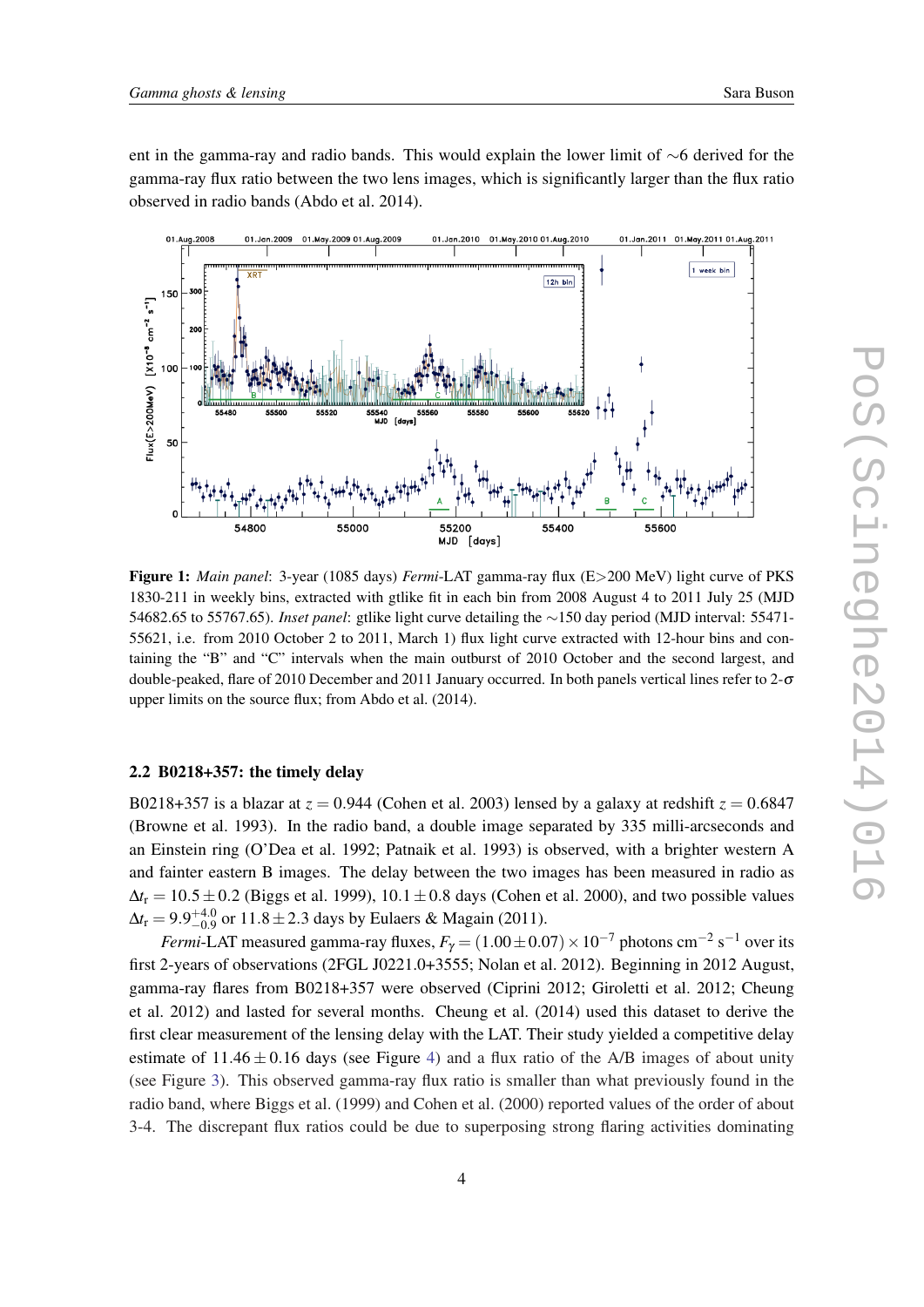<span id="page-4-0"></span>

Figure 2: *Main panel*: DACF of the 3-year, weekly bin (green square open points) 2-day bin (tiny light gray points) and 150-day, 12-hour bin (blue small triangles) LAT flux light curves shown in Figure 1. *Inset panel*: Power density spectra, normalized to fractional variance per frequency unit f calculated for the 3-year weekly and the 150-day, 12-hour bin LAT light curves. From Abdo et al. (2014).

the gamma-ray fluxes that might have contaminated the gamma-ray ratio estimate or microlensing effects coming into play. The same explanation could be invoked to interpret some sharp outlying flux increments with no correspondent delayed counterpart found in the light curve (these features are indicated as asterisks in Figure 2 of Cheung et al. 2014).

Interestingly the different delay measured with radio and gamma rays could also be interpreted as a displacement between the radio and the gamma-ray emitting regions. The inferred offset is of  $\sim$  70 pc, (projected), but this number seems extreme given that the common values found in other blazars jets is  $\sim$  7 pc.

During the 2012 flaring activity there was no significant change in the spectrum, being the photon index consistent with the average  $\Gamma = 2.30 \pm 0.03$  over the first ~ 4 years of LAT observations. Renewed flaring activity has been recently observed in 2014 July (Buson & Cheung 2014). This time an unusual hard spectra denoted the enhanced phase with  $\Gamma < 2$ . The *Fermi*-LAT alert prompted observations in other wavelengths, such as at optical, X-rays and very-high energies (VHE, > 100 GeV). Remarkably, thanks to this exceptionally hard spectral signature, B0218+357 has been significantly ( $> 5\sigma$ ) detected at VHE by the MAGIC telescopes, establishing this source as the first lensed system and the most distant blazar observed so far at TeV energies (Mirzoyan 2014).

## 3. Future perspectives

So far gravitational lens studies have been primary guided by the detection and study of multiple images of the same object. As demonstrated by Cheung et al. (2014), a complementary approach has been validated exploiting the *Fermi*-LAT dataset in the still poorly studied time domain and shows to be a promising research ground.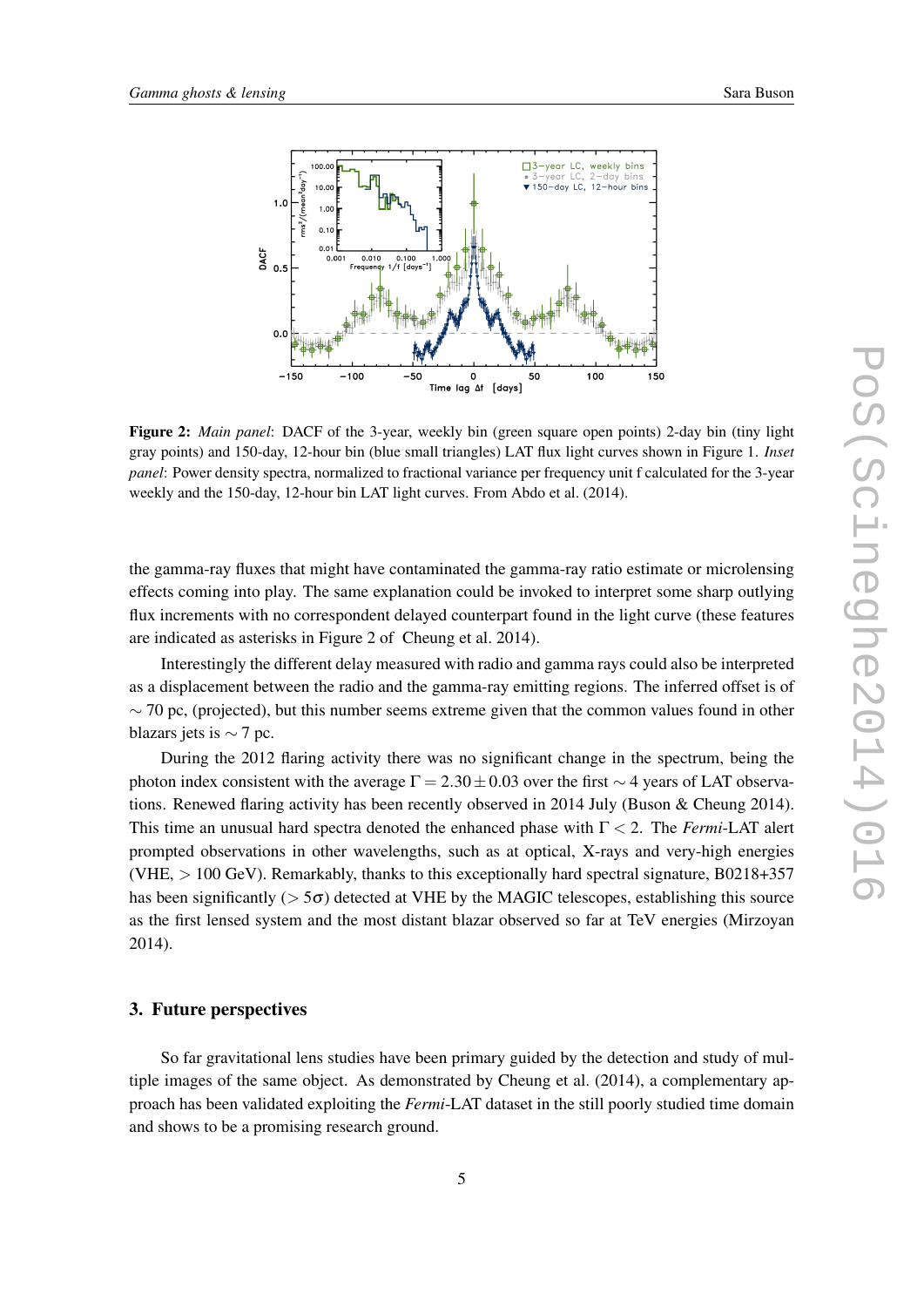<span id="page-5-0"></span>

Figure 3: *Top panels*: B0218+357 6-hr binned lightcurves for the three flares (filled blue) and delayed emission shifted by –11.46 days (open red). *Bottom panels*: individual observed flux ratios (dashed line drawn at ratio = 1 for reference) in the corresponding upper panels; error bars are symmetric and the third panel was cropped in order to display a common range; from Cheung et al. (2014).



Figure 4: *Main panel*: Auto-correlation function computed for the 6-hr binned LAT lightcurve of the 265 day flaring interval. *Inset panel*: Zoom around the best-fit indicated lag peak; from Cheung et al. (2014).

The *Fermi*-LAT collaboration is working on a refined event-level analysis, Pass 8 (Atwood et al. 2013), which will have a larger acceptance, a better Point Spread Function at high energies and a wider energy range. This will greatly improve the study of time-domain high-energy astronomy providing more accurate, finer binned light curves to better pinpoint inherent and lensing-induced variability. Besides, Pass 8 will ensure a significant reduction in background contamination, an increased effective area and as well as lower systematic errors. The number of detected objects at gamma rays will increase, hopefully enlarging the gamma-ray lensed-system population.

The investigation of lensing properties with gamma rays possibly will led to new lens delay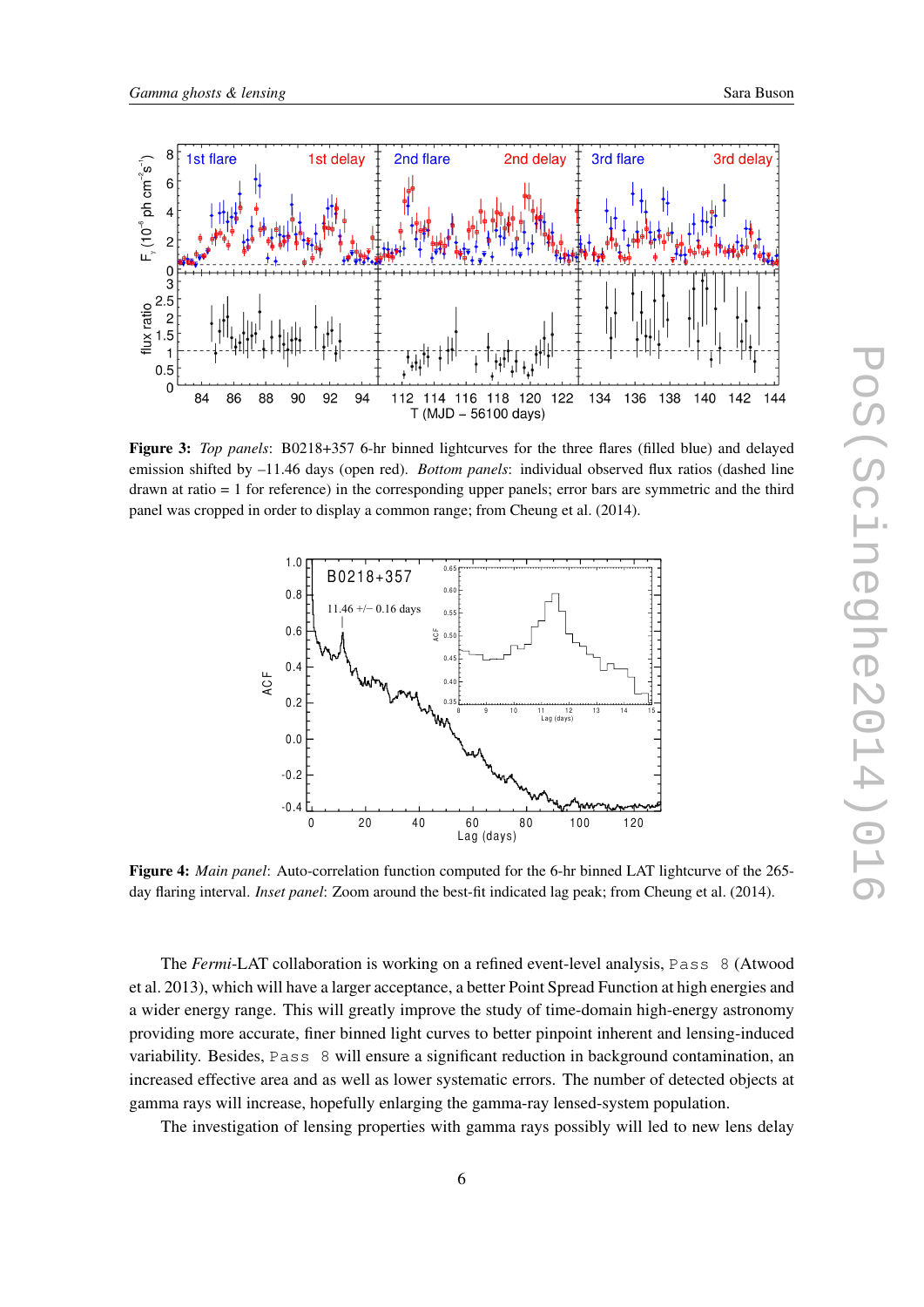estimates and in turn to independent constrain in the Hubble constant and the curvature of the Universe. They will serve as fundamental complement for other cosmological probes, and further be used to mitigate unknown systematics.

Additional applications among the capabilities of this new approach are the discovery of new lensed systems, with smaller separation than resolvable in current lens survey finding images and yet unidentified southern hemisphere sources, where lens surveys are still incomplete. Besides, this technique would be capable to investigate the existence of lens with no detected lensing galaxy, invoking the interesting, more exotic, possibility of galaxy-sized condensations of dark matter.

Some authors have suggest that the different behaviour of lensing properties observed so far in the separate energy bands could be related to blazar intrinsic properties, in particular to differing physical mechanisms. For instance, gravitational microlensing involving the innermost regions of blazars would be an appealing means to locate and investigate the gamma-ray emitting region, otherwise inaccessible to conventional techniques (Barnacka et al. 2014). In this context, studying how magnification ratios in different frequencies arise from spatially distinct emission regions can probe differing multi-frequency jet structures (Martí-Vidal et al. 2013).

Noteworthy, the detection of VHE photons from B0218+357 directs now also the interest of ground-based Cherenkov telescopes to these objects, in particular of the upcoming CTA (Actis et al. 2011). In the case of distant sources, the anticipated signal, announced could be used to schedule ad hoc observations of the object, enabling to collect a dataset capable to infer unprecedented limits on the extragalactic background light abundance and, consequently, on the galaxy and star formation history.

## Acknowledgments

The *Fermi*-LAT Collaboration acknowledges support from a number of agencies and institutes for both development and the operation of the LAT as well as scientific data analysis. These include NASA and DOE in the United States, CEA/Irfu and IN2P3/CNRS in France, ASI and INFN in Italy, MEXT, KEK, and JAXA in Japan, and the K. A. Wallenberg Foundation, the Swedish Research Council and the National Space Board in Sweden. Additional support from INAF in Italy and CNES in France for science analysis during the operations phase is also gratefully acknowledged.

## References

Abdo, A. A., Ackermann, M., Ajello, M., et al. 2014, Astrophys. J., 799, 143

Actis, M., Agnetta, G., Aharonian, F., et al. 2011, Experimental Astronomy, 32, 193

Atwood, W., Albert, A., Baldini, L., et al. 2013, arXiv:1303.3514

Atwood, W. B. 2007, in the Les Houches Winter School "The Violent Universe," CEA-Saclay

Atwood, W. B., Abdo, A. A., Ackermann, M., et al. 2009, Astrophys. J., 697, 1071

Barnacka, A., Geller, M. J., Dell'antonio, I. P., & Benbow, W. 2014, Astrophys. J., 788, 139

Barnacka, A., Glicenstein, J.-F., & Moudden, Y. 2011, Astron. Astrophys., 528, L3